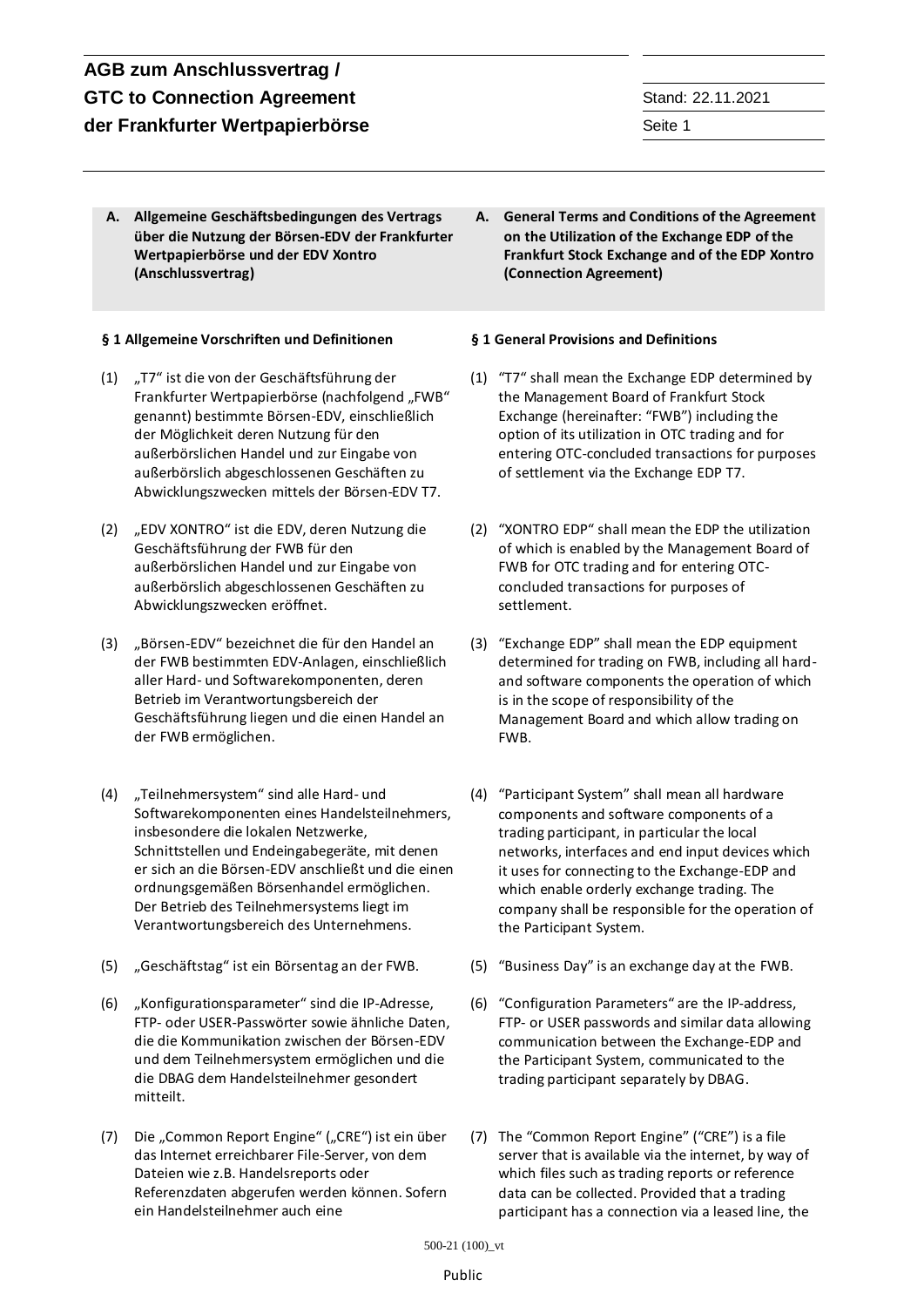# **AGB zum Anschlussvertrag / GTC to Connection Agreement** Stand: 22.11.2021 **der Frankfurter Wertpapierbörse** Seite 2 and Seite 2 and Seite 2 and Seite 2 and Seite 2 and Seite 2 and Seite 2 and Seite 2 and Seite 2 and Seite 2 and Seite 2 and Seite 2 and Seite 2 and Seite 3 and Seite 3 and Seite 3

**A. Allgemeine Geschäftsbedingungen des Vertrags über die Nutzung der Börsen-EDV der Frankfurter Wertpapierbörse und der EDV Xontro (Anschlussvertrag)**

Standleitungsanbindung hat, ist die CRE auch über diese Standleitung erreichbar.

- (8) Die "Common Upload Engine" ("CUE") ist ein über das Internet erreichbarer File-Server, auf den Dateien wie z.B. Transaktionsreports hochgeladen werden können. Sofern ein Handelsteilnehmer auch eine Standleitungsanbindung hat, ist die CUE auch über diese Standleitung erreichbar.
- (9) "Verbundenes Unternehmen" bedeutet in Bezug auf ein Unternehmen eine andere juristische Person, welche direkt oder indirekt durch einen oder mehrere Mittler das betreffende Unternehmen kontrolliert oder von der juristischen Person kontrolliert wird oder gemeinsam mit weiteren Unternehmen von der juristischen Person kontrolliert wird. Für die Zwecke dieser Definition bedeutet "Kontrolle", direktes oder indirektes Halten der Mehrheit der Anteile an dem Unternehmen oder unmittelbarer oder mittelbarer beherrschender Einfluss auf das Unternehmen, ob durch Halten entsprechender Stimmrechte, auf Grund vertraglicher Regelungen oder in anderer Weise.
- (10) Eine "Redundante" Anbindung ist eine Anbindung, bei der zwei gleich geartete Handelsverbindungen jeweils einer Standleitung zugeordnet sind, wobei beide Handelsverbindungen über dieselbe Bandbreite verfügen. Näheres regeln die Schnittstellen- und Systemspezifikationen.
- (11) Schnittstellen- und Systemspezifikationen sind die von der DBAG im Internet unter www.xetra.com zur Verfügung gestellten Schnittstellen- und Systemspezifikationen.
- (12) Das "T7 Enhanced Trading Interface" ("ETI") ist eine Schnittstelle der Börsen-EDV, über die Orderund Quote-Transaktionen sowie Orders, die zur Abwicklung von außerbörslichen Geschäften dienen, an die Börsen-EDV gesendet werden können.
- (13) Das "T7 Market Data Interface" ("MDI") ist eine optionale Schnittstelle der Börsen-EDV, über die saldierte Marktdaten via Multicast empfangen werden können.

**A. General Terms and Conditions of the Agreement on the Utilization of the Exchange EDP of the Frankfurt Stock Exchange and of the EDP Xontro (Connection Agreement)**

CRE is also accessible via this leased line.

- (8) The "Common Upload Engine" ("CUE") is a file server that is available via the internet, by way of which files such as transaction reports can be uploaded. Provided that a trading participant has a connection via a leased line, the CUE is also accessible via this leased line.
- (9) "Affiliate" shall mean, with respect to any company, any other entity that directly, or indirectly through one or more intermediaries, controls or is controlled by such company or is under common control with the company in question. For purposes of this definition, "control" means the possession, directly or indirectly, of 50 % or more of the equity interests of a company or the power to direct or cause the direction of the management and policies of a company, whether through ownership of voting securities, by contract or otherwise.
- (10) A "Redundant" connection is a connection by which two trading connections of the same kind, are assigned each to one leased line having the same bandwidth allocated for the respective trading connection. Details are included in the Interface System Specifications.
- (11) Interface and System Specifications are the interface specifications and system specifications provided by DBAG on the internet on www.xetra.com.
- (12) The "T7 Enhanced Trading Interface" ("ETI") is an interface to the Exchange-EDP via which order and quote transactions as well as orders to settle OTC transactions can be sent to the Exchange-EDP.
- (13) The "T7 Market Data Interface" ("MDI") is an optional interface to the Exchange-EDP by way of which netted market data can be received via Multicast.

### Public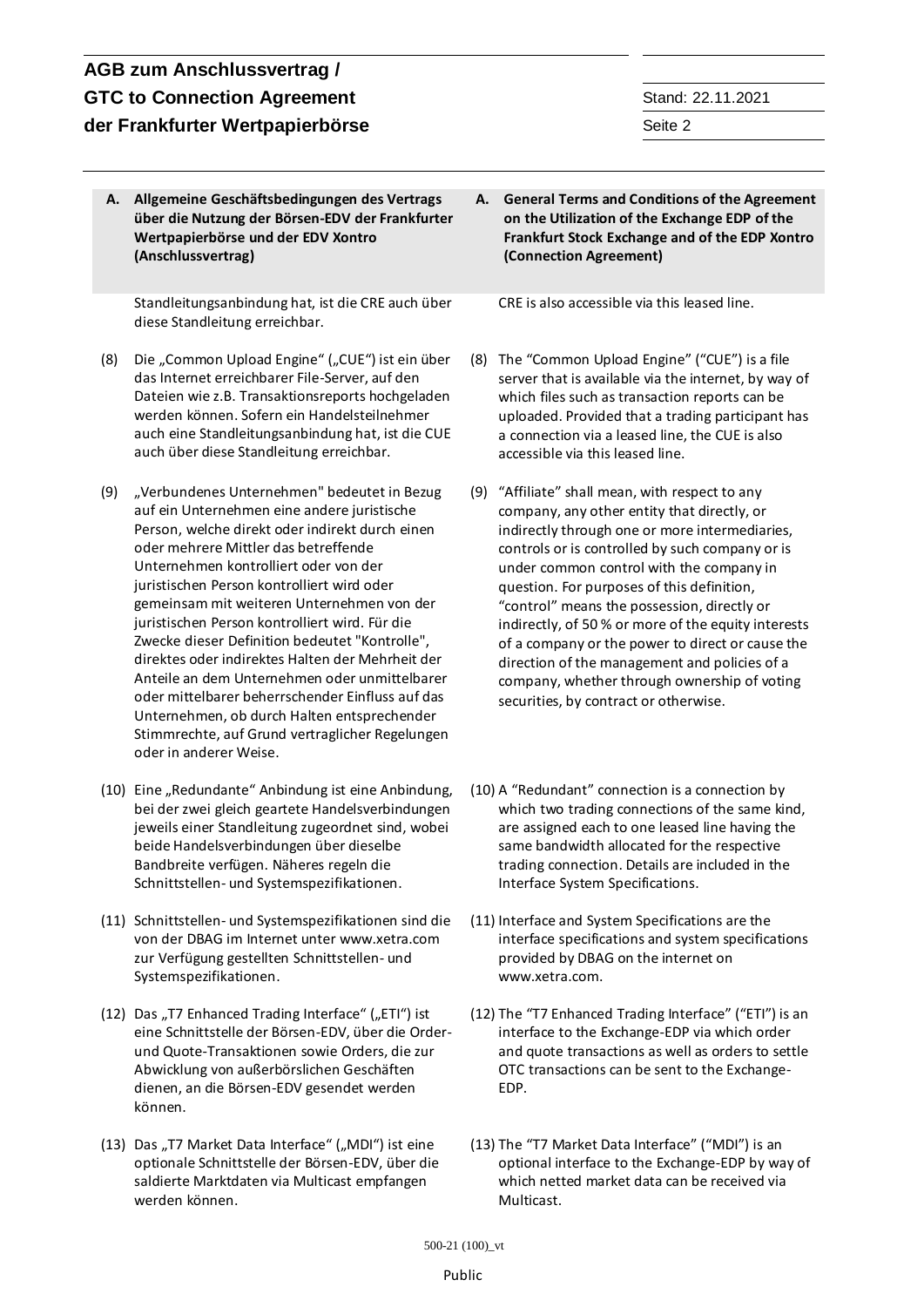- **A. Allgemeine Geschäftsbedingungen des Vertrags über die Nutzung der Börsen-EDV der Frankfurter Wertpapierbörse und der EDV Xontro (Anschlussvertrag)**
- (14) Das "T7 Enhanced Market Data Interface" ("EMDI") ist eine optionale, ausschließlich über Standleitung verfügbare Schnittstelle der Börsen-EDV, über die unsaldierte Marktdaten via Multicast empfangen werden können.
- (15) Das "T7 Reference Data Interface" ("RDI") ist eine Schnittstelle der Börsen-EDV, über die Referenz-Daten zu an der FWB gehandelten Wertpapieren empfangen werden können.
- (16) Das "T7 Extended Market Data Service" ("EMDS") ist eine Schnittstelle der Börsen-EDV, über die erweiterte Marktdaten empfangen werden können.
- (17) Das "T7 Enhanced Order Book Interface" ("EOBI") ist eine Schnittstelle der Börsen-EDV die unsaldierte Informationen über individuelle Orders und Quoten liefert.
- (18) Das "T7 FIX Gateway" ist eine Schnittstelle der Börsen-EDV, über die Order-Transaktionen sowie Orders, die zur Abwicklung von außerbörslichen Geschäften dienen, an die Börsen-EDV gesendet werden können.
- (19) Die "T7 Trader-Grafische Benutzeroberfläche" ("T7 Trader GUI") ist ein Internet-basierter Zugang zur Börsen-EDV, über den Order-Transaktionen sowie Orders, die zur Abwicklung von außerbörslichen Geschäften eingegeben und Marktdaten empfangen werden können

## **§ 2 Nutzung der Börsen-EDV und der EDV Xontro**

(1) Zur Nutzung der Börsen-EDV und der EDV Xontro sind nur solche Unternehmen berechtigt, die von der Geschäftsführung der FWB als Handelsteilnehmer zur Teilnahme am Börsenhandel der FWB zugelassen sind. Zur Nutzung der EDV Xontro ausschließlich für die Eingabe von außerbörslichen Geschäften zu Abwicklungszwecken sind darüber hinaus solche Unternehmen berechtigt, die an einer anderen

deutschen Börse als Handelsteilnehmer zum Börsenhandel zugelassen sind.

- **A. General Terms and Conditions of the Agreement on the Utilization of the Exchange EDP of the Frankfurt Stock Exchange and of the EDP Xontro (Connection Agreement)**
- (14) The "T7 Enhanced Market Data Interface" ("EMDI") is an optional interface to the Exchange-EDP exclusively available via a leased line, by way of which unnetted market data can be received via Multicast.
- (15) The "T7 Reference Data Interface" ("RDI") is an interface to the Exchange-EDP via which reference data to the securities traded at FWB can be received.
- (16) The "T7 Extended Market Data Service" ("EMDS") is an interface to the Exchange-EDP via which enhanced market data can be received.
- (17) The "T7 Enhanced Order Book Interface" ("EOBI") is an interface to the Exchange-EDP, which provides unnetted information on each individual order and quote.
- (18) The "T7 FIX Gateway" is an interface to the Exchange-EDP via which order transactions and orders to settle OTC transactions can be sent to the Exchange-EDP.
- (19) The "T7 Trader Graphical User Interface" "("T7 Trader GUI") is an internet-based access to the Exchange-EDP via which order transactions and orders to settle OTC transactions can be entered into the Exchange-EDP and market data can be received.

## **§ 2 Utilization of the Exchange EDP and the EDP Xontro**

(1) Only companies who are admitted as trading participants to exchange trading at FWB by the Management Board of the FWB are entitled to the utilization of the Exchange EDP and of the EDP Xontro. Companies who are admitted as trading participants to exchange trading at other German exchanges are entitled to the utilization of EDP Xontro solely in order to enter OTC-concluded transactions for purposes of settlement.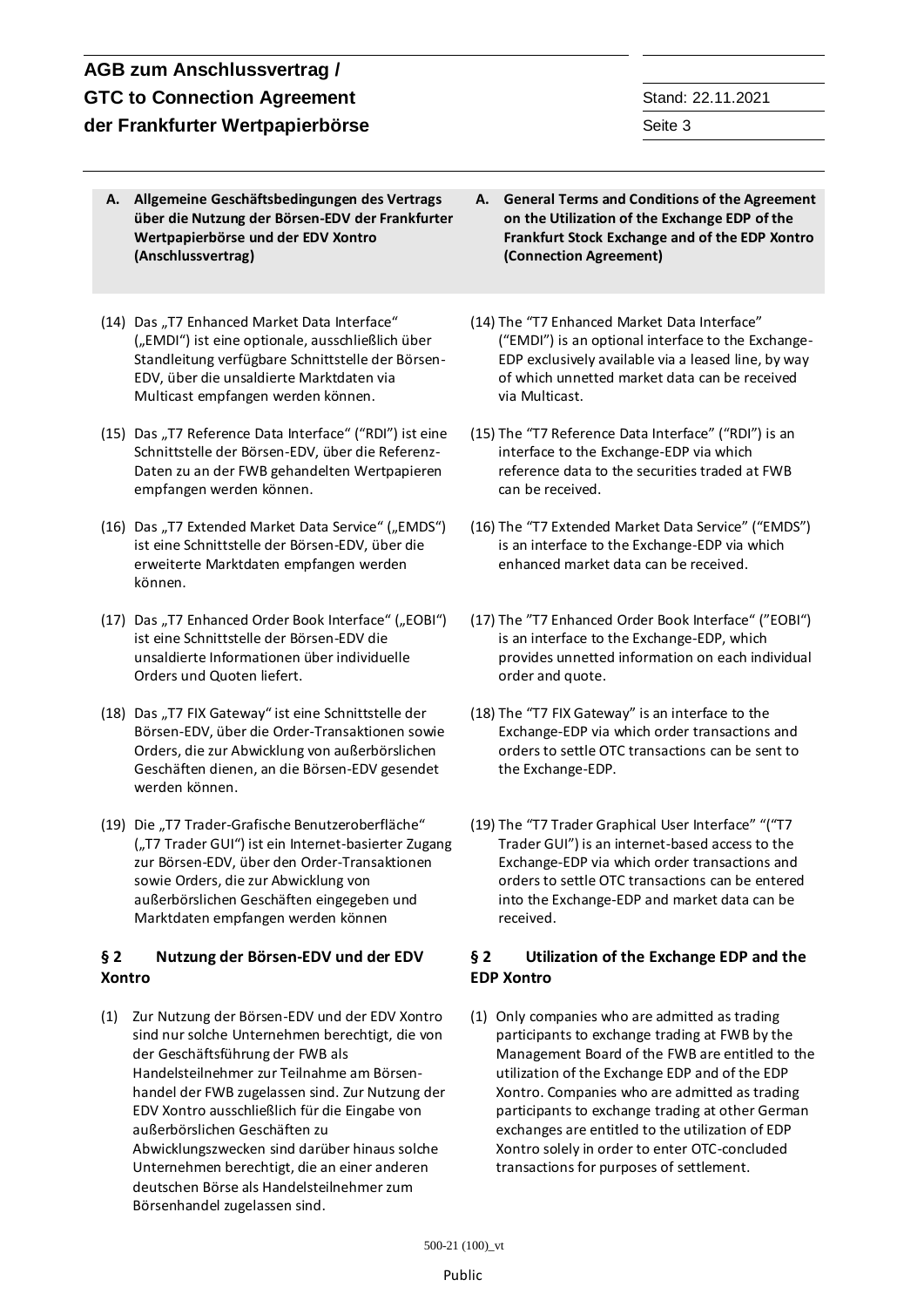### 500-21 (100)\_vt

### Public

## **AGB zum Anschlussvertrag / GTC to Connection Agreement** Stand: 22.11.2021 **der Frankfurter Wertpapierbörse** Seite 4 and Seite 4 and Seite 4 and Seite 4 and Seite 4 and Seite 4 and Seite 4 and Seite 4 and Seite 4 and Seite 4 and Seite 4 and Seite 4 and Seite 4 and Seite 4 and Seite 4 and Seite 4

- **A. Allgemeine Geschäftsbedingungen des Vertrags über die Nutzung der Börsen-EDV der Frankfurter Wertpapierbörse und der EDV Xontro (Anschlussvertrag)**
- (2) Der Handelsteilnehmer ist berechtigt, die von der DBAG betriebenen Börsen-EDV und die EDV Xontro nach Maßgabe der Regelungen der FWB und dieses Anschlussvertrags zu nutzen. Die Nutzung setzt voraus, dass der Handelsteilnehmer von der DBAG zur Identifizierung in den EDV-Systemen eine Teilnehmernummer erhalten hat. Bei der Eingabe von außerbörslich abgeschlossenen Geschäften in die Börsen-EDV oder die EDV Xontro zu Abwicklungszwecken hat der Handelsteilnehmer sicherzustellen, dass die ordnungsgemäße Abwicklung dieser Geschäfte gewährleistet ist.
- (3) Die DBAG ist verpflichtet, während der Dauer des Anschlussvertrages die erforderlichen Maßnahmen zu treffen, um die vertragsgemäße Nutzung der Börsen-EDV und der EDV Xontro nach Maßgabe der Regelungen der FWB, des technisch Möglichen und wirtschaftlich Angemessenen zu ermöglichen. Im Fall einer Unterbrechung der Verfügbarkeit der Börsen-EDV und der EDV Xontro ist die DBAG verpflichtet, im Rahmen des technisch Möglichen und wirtschaftlich Angemessenen, unverzüglich die erforderlichen Maßnahmen zur Wiederherstellung der vertragsgemäßen Nutzung zu ergreifen. Die DBAG handelt mit der Sorgfalt eines ordentlichen Kaufmanns. Abweichend davon ist die DBAG berechtigt, bei allen mit der Erfüllung des Anschlussvertrags erforderlichen Aufgaben Dritte zu beauftragen. Die DBAG ist in diesen Fällen zur sorgfältigen Auswahl und Unterweisung des Dritten verpflichtet.
- (4) Die DBAG ist jederzeit und nach eigenem Ermessen berechtigt, die Börsen-EDV zu aktualisieren und anzupassen. Die DBAG wird den Handelsteilnehmer über jedes Release im Voraus informieren.
- (5) Der Handelsteilnehmer ist verpflichtet, die folgenden Pflichten einzuhalten:
	- a) Bietet die DBAG in Bezug auf ein Release eine Simulations- und Testphase an ("Simulation"), ist der Handelsteilnehmer verpflichtet, an der Simulation teilzunehmen, wenn die Teilnahme
- **A. General Terms and Conditions of the Agreement on the Utilization of the Exchange EDP of the Frankfurt Stock Exchange and of the EDP Xontro (Connection Agreement)**
- (2) The trading participant shall be entitled to use the Exchange EDP operated by DBAG and the EDP Xontro subject to the regulations of FWB and of this Connection Agreement. The utilization requires that trading participants have been assigned a participant number by DBAG for identification in the EDP Systems. With regard to entering OTC-concluded transactions into the Exchange EDP or the EDP Xontro for purposes of settlement, the trading participant shall ensure that an orderly settlement of such transactions is guaranteed.
- (3) For the duration of the Connection Agreement and subject to the technical possibility and economical reasonableness, DBAG shall be obliged to take appropriate measures to enable the contractual utilization of the Exchange EDP and the EDP Xontro in accordance with the regulations of the FWB. In case of an interruption of the availability of the Exchange EDP and the EDP Xontro, DBAG shall be obliged, subject to the technical possibility and economical reasonableness, to take immediate measures to restore the contractual utilization of the Exchange EDP and the EDP Xontro. DBAG shall exercise the care of a prudent merchant. Notwithstanding the foregoing, DBAG shall be entitled to instruct third parties to carry out all tasks necessary to perform the Connection Agreement. In such cases, DBAG shall be obliged to exercise prudence in its choice and induction of third parties.
- (4) DBAG is entitled to update or amend the Exchange-EDP at any time upon its sole discretion. However, DBAG shall notify the trading participant on any Release in advance.
- (5) The trading participant shall further be obliged to perform the following obligations:
- a) Whenever DBAG provides for a simulation and testing phase with respect to a Release ("Simulation"), the trading participant shall participate in such Simulation, provided that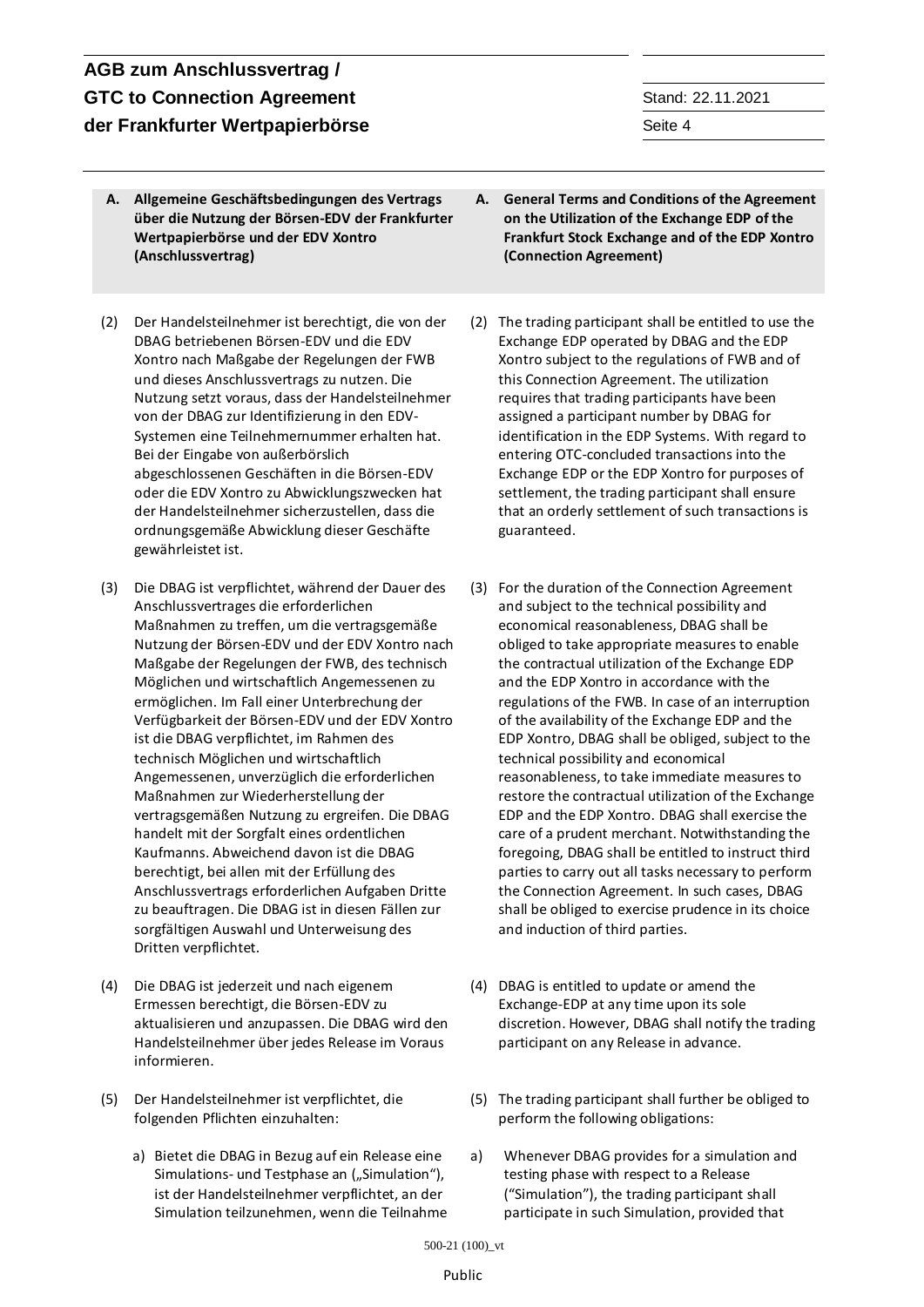**A. Allgemeine Geschäftsbedingungen des Vertrags über die Nutzung der Börsen-EDV der Frankfurter Wertpapierbörse und der EDV Xontro (Anschlussvertrag)**

> an der Simulation für den Handelsteilnehmer als verpflichtend vorgesehen wurde. Wird die Teilnahme an der Simulation für den Handelsteilnehmer nicht als verpflichtend vorgesehen, kann der Handelsteilnehmer auch freiwillig an der Simulation teilnehmen. Stellt der Handelsteilnehmer während der Simulation einen Fehler oder eine Fehlfunktion der Börsen-EDV fest, ist der Handelsteilnehmer verpflichtet, die DBAG über einen solchen Fehler oder eine solche Fehlfunktion unverzüglich zu informieren.

- b) Der Handelsteilnehmer hat der DBAG vor der erstmaligen Nutzung der Börsen-EDV nach der Einführung eines Release eine schriftliche Erklärung zu übermitteln, in der er gegenüber der DBAG bestätigt, dass
	- (i) die aktualisierte Börsen-EDV erfolgreich einem Testverfahren unterzogen wurde, und
	- (ii) dass das Teilnehmersystem und die Teilnehmersoftware mit der aktualisierten Börsen-EDV fehlerlos und ohne Unterbrechungen zusammenwirken ("Readiness Statement"). Ein Formular des Readiness Statement kann auf der Homepage der DBAG heruntergeladen werden (www.member.deutscheboerse.com).
- c) Sollte ein Release die Anpassung, Aktualisierung oder Änderung des Teilnehmersystems erfordern, wird der Handelsteilnehmer
	- i) das Teilnehmersystem entsprechend anpassen, aktualisieren oder ändern, um sicherzustellen, dass das Teilnehmersystem fehlerlos und ohne Unterbrechungen mit der Börsen-EDV zusammenwirkt, und
	- ii) die Funktionsfähigkeit des Teilnehmersystems vor deren erstmaliger Nutzung ausreichend testen.

**A. General Terms and Conditions of the Agreement on the Utilization of the Exchange EDP of the Frankfurt Stock Exchange and of the EDP Xontro (Connection Agreement)**

participating in such Simulation is specified as 'mandatory' for the trading participant. In case the participation in the Simulation is not specified as mandatory for the trading participant, the trading participant may nevertheless participate in the Simulation. If any error or malfunction of the Exchange-EDP occurs during the Simulation, the trading participant shall inform DBAG about such error or malfunction without undue delay.

- b) The trading participant shall, prior to the first use of the Exchange-EDP after the implementation of a Release, provide DBAG with a written statement confirming to DBAG that
	- i) the updated Exchange-EDP has successfully passed internal test procedures and that
	- (ii) Participant System and Participant Software are interacting with the updated Exchange-EDP without any errors or interruptions ("Readiness Statement"). A form of the Readiness Statement can be downloaded from the website of DBAG (www.member.deutsche.boerse.com).
- c) If a Release also requires an adaption, update or amendment of the Participant System or the Participant Software, the trading participant shall
	- i) adapt, update, or amend its Participant System or Participant Software accordingly to ensure that Participant System and Participant Software interact with the Exchange-EDP without any error or interruption, and
	- ii) sufficiently test the functioning of the Participant System and the Participant Software prior to the first use.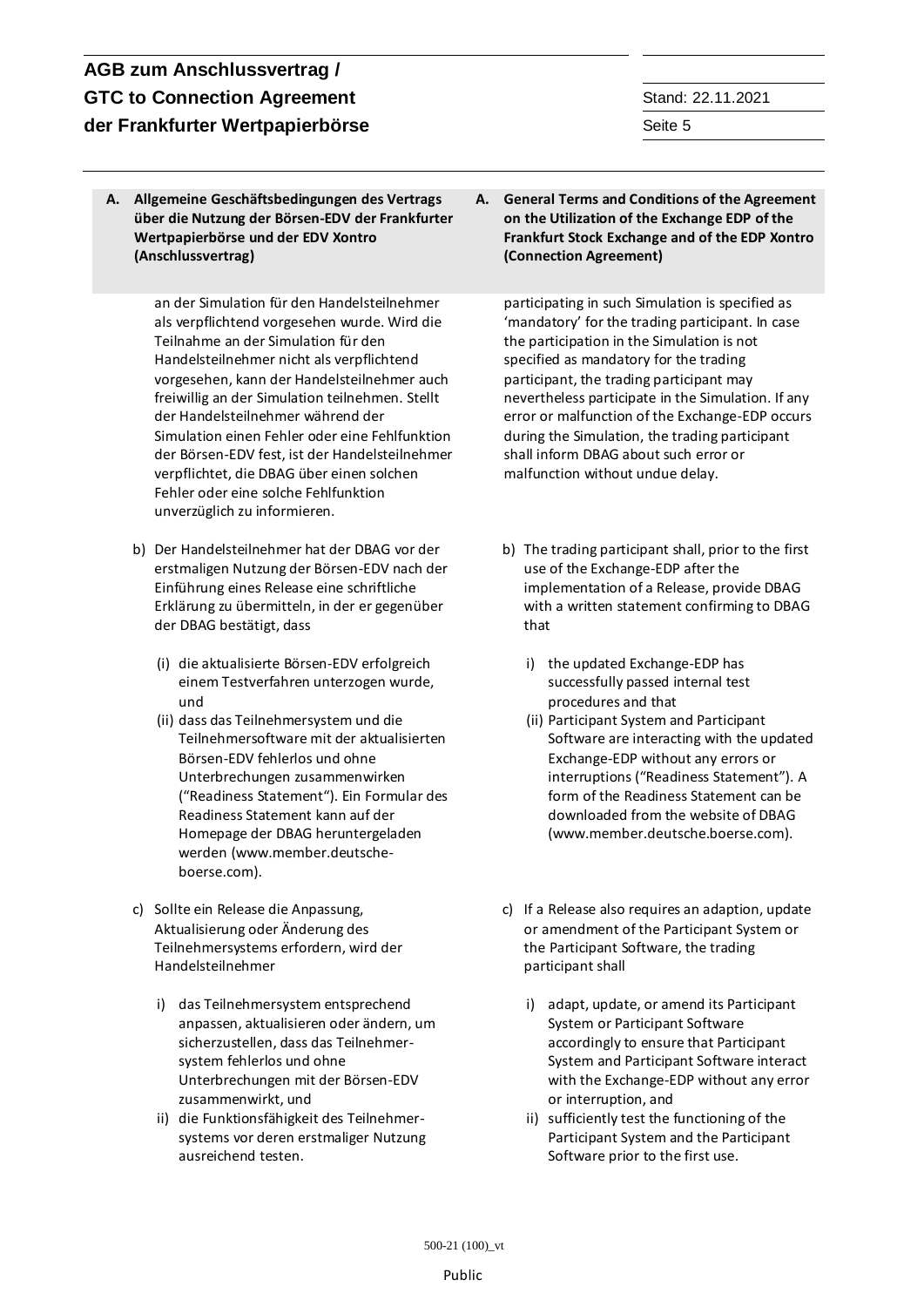# **AGB zum Anschlussvertrag / GTC to Connection Agreement Stand: 22.11.2021 der Frankfurter Wertpapierbörse** Seite 6 Seite 6 Seite 6 Seite 6 Seite 6 Seite 6 Seite 6 Seite 6 Seite 6 Seite 6 Seite 6 Seite 6 Seite 6 Seite 6 Seite 6 Seite 6 Seite 6 Seite 6 Seite 6 Seite 6 Seite 6 Seite 6 Seite 6 Seit

- **A. Allgemeine Geschäftsbedingungen des Vertrags über die Nutzung der Börsen-EDV der Frankfurter Wertpapierbörse und der EDV Xontro (Anschlussvertrag)**
	- d) Eine Erklärung, dass die Börsen-EDV nach der Einführung des Release fehlerlos und ohne Störung mit dem Teilnehmersystem zusammenwirkt, gilt als durch den Handelsteilnehmer abgegeben, wenn der Handelsteilnehmer
		- i) entweder mit der Nutzung der Börsen-EDV nach der Einführung des Release beginnt, oder
		- ii) die DBAG nicht innerhalb einer Frist von 15 Geschäftstagen nach der Einführung des Release über den Eintritt von Fehlern oder Störungen in Bezug auf das Zusammenwirken der Börsen-EDV mit dem Teilnehmersystem informiert.

Die DBAG wird den Handelsteilnehmer auf diese Rechtsfolge ausdrücklich hinweisen.

- e) Im Falle einer Unterbrechung oder Fehlfunktion der Börsen-EDV befolgt der Handelsteilnehmer jede Anweisung, die ihm durch die DBAG erteilt wird.
- f) Je Ordereingabeverbindung darf der Handelsteilnehmer nicht mehr als 25.000 Ethernet Frames pro Sekunde, und 300.000 Ethernet Frames pro Minute an die Börsen-EDV senden.
- (6) Die DBAG stellt den Handelsteilnehmern über die Börsen-EDV Handelsinformationen in Form endgültiger Daten sowie in Form vorläufiger Daten zur Verfügung. Sie ist verpflichtet, alles technisch Mögliche und wirtschaftlich Angemessene zu tun, um die Richtigkeit und Vollständigkeit dieser Daten sicherzustellen. Zur Verfügung gestellte vorläufige Daten, die sich auf den Status der Ausführung bestimmter Orders oder Quotes beziehen, können in seltenen Fällen von den entsprechenden endgültigen Daten abweichen. Eine Pflicht der DBAG zur Übermittlung vollständig fehlerfreier Daten besteht hinsichtlich der übermittelten vorläufigen Daten nicht.
- **A. General Terms and Conditions of the Agreement on the Utilization of the Exchange EDP of the Frankfurt Stock Exchange and of the EDP Xontro (Connection Agreement)**
	- d) A declaration by the trading participant stating that the Exchange-EDP interacts with the Participant System and the Participant Software without any errors or malfunctions after the implementation of the Release shall be deemed to have been made if the trading participant
		- i) either commences with the use of the Exchange-EDP after the implementation of the Release, or
		- ii) fails within a period of 15 business days after the implementation of the Release – to inform DBAG about the occurrence of any errors or malfunctions with respect to the interaction of the Participant System and the Participant Software with the Exchange-EDP.

DBAG shall expressly draw the trading participant's attention to such legal consequence.

- e) In case of any disruption or malfunction of the Exchange-EDP, the trading participant shall comply with any instruction given by DBAG.
- f) The trading participant shall not transmit more than 25,000 Ethernet frames per second, and 300,000 Ethernet frames per minute to the Exchange-EDP per order entry connection.
- (6) DBAG shall provide to the trading participants through the Exchange EDP trading information in the form of final data as well as preliminary data. It is obligated to make all technically possible and economically reasonable efforts to guarantee the correctness and completeness of these data. Preliminary data made available which relate to the status of the execution of certain orders or quotes may, in few cases, deviate from the respective final data. DBAG is not obligated to transfer completely correct data with regard to the transferred preliminary data.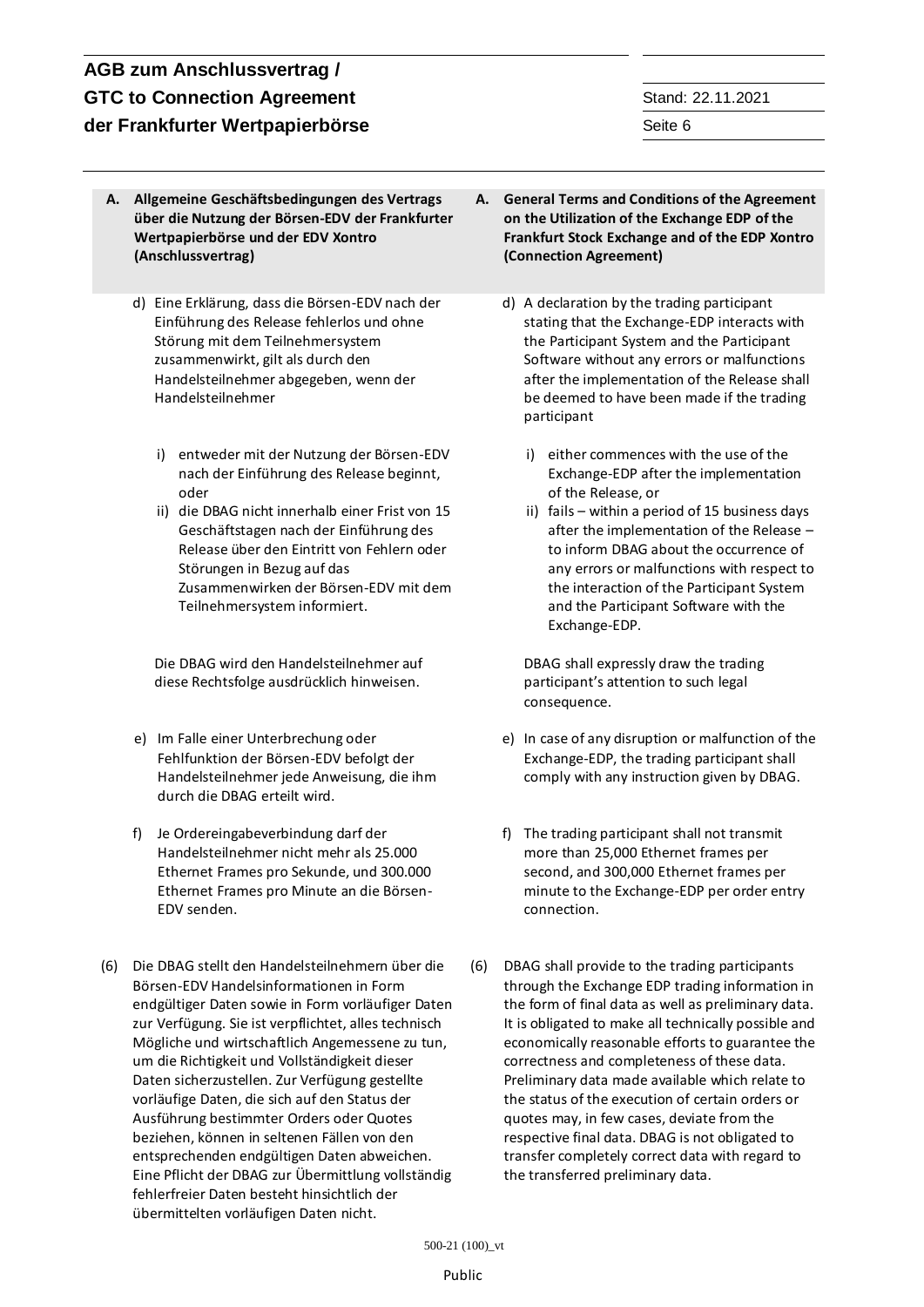- **A. Allgemeine Geschäftsbedingungen des Vertrags über die Nutzung der Börsen-EDV der Frankfurter Wertpapierbörse und der EDV Xontro (Anschlussvertrag)**
- (7) Die DBAG stellt für den Zugang zu Handelsinformationen Schnittstellen- und Systemspezifikationen zur Verfügung. Die Schnittstellen- und Systemspezifikationen können im Internet unte[r www.xetra.com](http://www.xetra.com/) eingesehen und heruntergeladen werden. Der Handelsteilnehmer ist verpflichtet, die von der DBAG veröffentlichten Schnittstellen- und Systemspezifikationen für eine Anbindung an die Börsen-EDV zu nutzen. Jede elektronische Kommunikation, die an die Börsen-EDV übermittelt wird, muss den Schnittstellenund Systemspezifikationen entsprechen. Verwendet der Handelsteilnehmer auf dem Teilnehmersystem eigene Software oder die Software von einem Drittanbieter, die zur Kommunikation mit der Börsen-EDV eingesetzt wird ("Teilnehmersoftware"), muss diese Teilnehmersoftware vollständig kompatibel mit der Börsen-EDV sein und muss mit der Börsen-EDV fehlerlos und ohne Unterbrechungen zusammenwirken. Die Teilnehmersoftware muss durch den Handelsteilnehmer vor ihrem ersten Gebrauch ausreichend getestet werden. Die DBAG kann von dem Handelsteilnehmer einen Nachweis über die Durchführung des Tests verlangen, der von dem Handelsteilnehmer unverzüglich vorzulegen ist. Sollte die Teilnehmersoftware Störungen in der Börsen-EDV verursachen, kann die DBAG die Nutzung der Teilnehmersoftware mit sofortiger Wirkung untersagen.
- (8) Die GUI-Anbindung an die Börsen-EDV erfolgt mittels eines Webbrowsers über Internet oder Standleitung.
- (9) Bei einer Anbindung an die Börsen-EDV oder an die EDV Xontro über Bandbreiten auf einer Standleitung erfolgt die Beschaffung, die Installation und der Betrieb der Standleitung zwischen der Börsen-EDV bzw. der EDV Xontro und dem Übergabepunkt des von der DBAG bestimmten Carriers.
- (10) Bei einer Anbindung an die Börsen-EDV oder an die EDV Xontro über das Internet einschließlich der Nutzung von GUI-Anbindungen übernimmt die DBAG keine Gewährleistung für die Verfügbarkeit und Performance der Internetverbindung. Die
- **A. General Terms and Conditions of the Agreement on the Utilization of the Exchange EDP of the Frankfurt Stock Exchange and of the EDP Xontro (Connection Agreement)**
- (7) For the access to trading data, DBAG provides interface specifications and system specifications. The Interface and System Specifications may be viewed and downloaded at [www.xetra.com.](http://www.xetra.com/) The trading participant shall be obliged to use the interface specifications and system specifications published by DBAG to connect to the Exchange-EDP. All electronic communication sent to the Exchange-EDP by the trading participant must conform with the interface specifications and system specifications. If the trading participant uses its own software or software of a third-party on the Participant System that communicates with the Exchange-EDP ("Participant Software"), such Participant Software needs to be fully compatible with the Exchange-EDP and must interact with the Exchange-EDP without any error or interruption. The Participant Software shall be sufficiently tested by the trading participant prior to its first use. DBAG may ask the Contracting Party to provide evidence of the completion of such test, which the Contracting Party shall submit without undue delay. If the Participant Software causes problems within the Exchange-EDP, DBAG may prohibit the utilisation of the Participant Software with immediate effect.
- (8) The GUI Connection shall be carried out with a web browser via internet or leased line.
- (9) With regard to a connection to the Exchange-EDP or to the EDP Xontro via bandwidths on a leased line, the acquisition, installation and operation of such leased line between the Exchange-EDP or the EDP Xontro respectively and the Participant System shall be carried out at the handover point of the carrier determined by DBAG.
- (10) With regard to a connection to the Exchange-EDP or to the EDP Xontro by means of the internet, including the utilisation of GUI Connections, DBAG shall not warrant for the availability and performance of the internet connection. The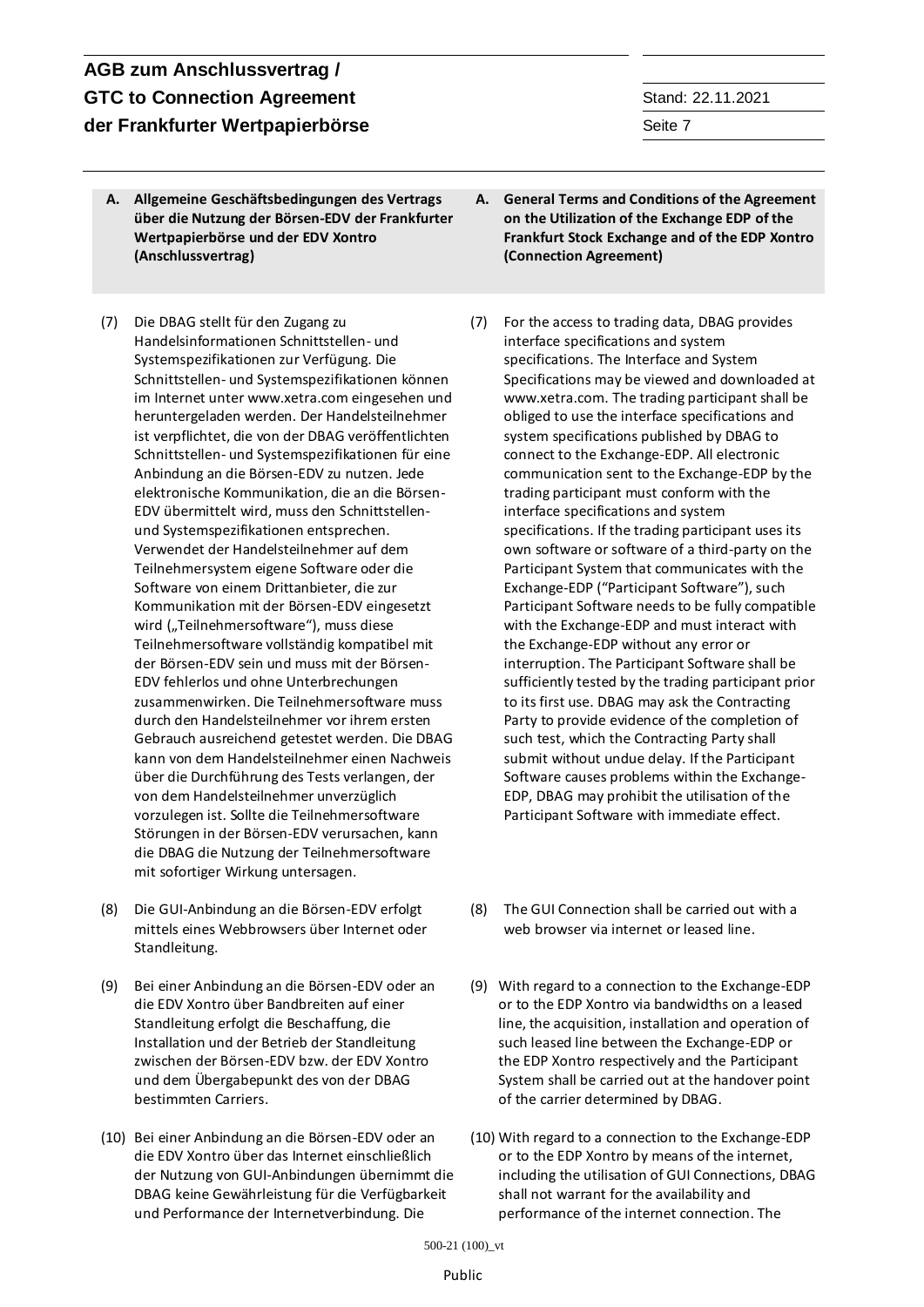**A. Allgemeine Geschäftsbedingungen des Vertrags über die Nutzung der Börsen-EDV der Frankfurter Wertpapierbörse und der EDV Xontro (Anschlussvertrag)**

Beschaffung, die Installation, die Konfiguration sowie der Betrieb und die Wartung der Anbindung des Teilnehmersystems an das Internet erfolgt durch den Handelsteilnehmer und liegt in dessen Verantwortungsbereich. Der Handelsteilnehmer ist verpflichtet, sicherzustellen, dass die Bandbreite seiner Internetanbindung ausreichend für eine Anbindung an die Börsen-EDV ist.

- (11) Bei einer Anbindung über einen Multi-Member-Service Betreiber erfolgt die Beschaffung, die Installation, die Konfiguration sowie der Betrieb und die Wartung der Verbindung zwischen dem Teilnehmer und dem Multi-Member-Service Betreiber im unter diesen Parteien vereinbarten Verantwortungsbereich.
- (12) Über GUI-Anbindungen können pro Stunde und Login nicht mehr als 1.000 Eingaben in die Börsen-EDV erfolgen.
- (13) Für die Nutzung einer GUI-Anbindung hat der Handelsteilnehmer einen Schlüssel nach den von der DBAG veröffentlichten Schnittstellen- und Systemspezifikationen zu erstellen. Der Handelsteilnehmer hat den Schlüssel gegen unbefugte Kenntnisnahme und unbefugtes Kopieren zu schützen und die DBAG unverzüglich schriftlich zu informieren, wenn Tatsachen den Verdacht nahe legen, dass Dritte unbefugt Kenntnis des Schlüssels erlangt haben oder die GUI-Anbindung nutzen.

- (1) Der Handelsteilnehmer ist verpflichtet, jede missbräuchliche, insbesondere der Ordnungsmäßigkeit des Börsenhandels und der Börsengeschäftsabwicklung zuwider laufende Nutzung der Börsen-EDV und der EDV Xontro zu unterlassen.
- (2) Der Handelsteilnehmer ist verpflichtet, die im Rahmen der Nutzung der Börsen-EDV und der EDV Xontro erlangten Informationen oder Daten nur für Zwecke des Handels und der Geschäftsabwicklung zu verwenden. Eine

**A. General Terms and Conditions of the Agreement on the Utilization of the Exchange EDP of the Frankfurt Stock Exchange and of the EDP Xontro (Connection Agreement)**

trading participant shall be responsible for and shall carry out the acquisition, installation, configuration as well as the operation and maintenance of the connection of the Participant System to the internet. The trading participant is obliged to ensure that the bandwidth of its internet connection is sufficient for connecting to the Exchange-EDP.

- (11) With regard to a connection by means of a Multi-Member Service Provider, the party which has been agreed between the Participant and the Multi-Member Service Provider shall be responsible for and shall carry out the acquisition, installation, configuration as well as the operation and maintenance of such connection between the Participant and the Multi-Member Service Provider.
- (12) With GUI Connections it is not possible to make more than 1,000 entries per hour and login into the Exchange-EDP.
- (13) For the utilization of a GUI Connection the Trading Participant shall create a key according to the interface specifications and system specifications provided by DBAG. The trading participant shall be obliged to protect the key against unauthorized access and duplication and inform DBAG immediately in writing if facts exist to support the suspicion that a third party has, without authorisation, taken notice of the key or use the GUI-Connection.

## **§ 3 Nutzungsbeschränkung § 3 Limitation on Utilization**

- (1) A trading participant shall be obliged to refrain from any misuse of the Exchange EDP and the EDP Xontro, in particular omitting any utilization of the Exchange EDP contravening orderly stock exchange trading and its settlement.
- (2) A trading participant shall be obliged to solely use information or data, obtained while using the Exchange EDP and the EDP Xontro, for purposes of trading and settlement. The submission or provision of these data or information to third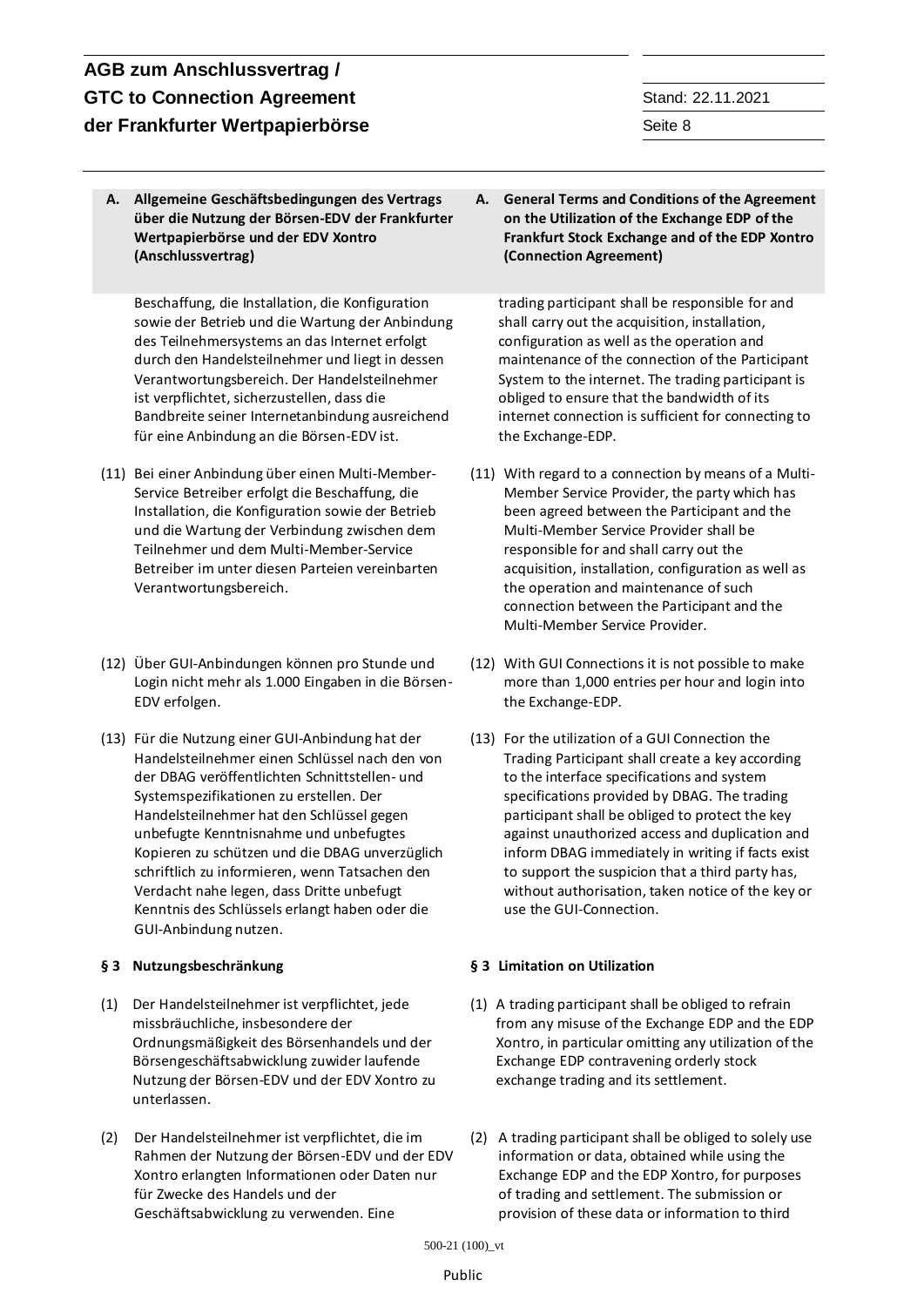# **AGB zum Anschlussvertrag / GTC to Connection Agreement** Stand: 22.11.2021 **der Frankfurter Wertpapierbörse** Seite 9 Seite 9 Seite 9 Seite 9 Seite 9 Seite 9 Seite 9 Seite 9 Seite 9 Seite 9 Seite 9 Seite 9 Seite 9 Seite 9 Seite 9 Seite 9 Seite 9 Seite 9 Seite 9 Seite 9 Seite 9 Seite 9 Seite 9 Seit

**A. Allgemeine Geschäftsbedingungen des Vertrags über die Nutzung der Börsen-EDV der Frankfurter Wertpapierbörse und der EDV Xontro (Anschlussvertrag)**

unzulässige Verwendung ist insbesondere die Weitergabe oder das Zugänglichmachen dieser Informationen oder Daten an Dritte, sofern dies nicht zum Zwecke der Geschäftsabwicklung erfolgt oder nicht die vorherige schriftliche Zustimmung der DBAG vorliegt. Gesetzliche Offenbarungspflichten des Handelsteilnehmers bleiben unberührt.

(3) Der Handelsteilnehmer darf sich an eine Schnittstelle, über die Markdaten oder Marktsignale verfügbar sind nur dann anbinden, wenn er mit der Deutschen Börse AG einen Kursvermarktungsvertrag für die hierüber verfügbaren Marktdaten und Marktsignale abgeschlossen hat. Der Handelsteilnehmer darf die über eine Schnittstelle gesendeten Marktdaten und Marktsignale sowohl in unveränderter als auch in veränderter Form nur im Rahmen der Bestimmungen des Kursvermarktungsvertrages an Dritte weiterleiten oder diesen bekannt machen. Der Handelsteilnehmer darf die Daten nur an solche Dritte weiterleiten, die an der FWB zugelassen oder registriert sind. Die Weiterleitung ist nur dann zulässig, wenn der Handelsteilnehmer der DBAG die Unternehmen benennt, an die er Daten weiterleitet.

### **§ 4 Entgelte § 4 Fees**

- (1) Die vertragsgegenständliche Leistung erbringt die DBAG entgeltlich. Der Handelsteilnehmer ist zur Zahlung der Entgelte gemäß dem Preisverzeichnis in der jeweils gültigen Fassung verpflichtet.
- (2) Die DBAG ist berechtigt, das Preisverzeichnis jederzeit unter angemessener Berücksichtigung der Interessen des Handelsteilnehmers zu ändern. Änderungen des Preisverzeichnisses werden dem Handelsteilnehmer mindestens sechs (6) Wochen vor deren Wirksamkeit bekannt gegeben. Sie gelten als genehmigt, wenn der Handelsteilnehmer nicht innerhalb von sechs (6) Wochen nach Bekanntgabe der Änderung schriftlich Widerspruch bei der DBAG erhebt.

**A. General Terms and Conditions of the Agreement on the Utilization of the Exchange EDP of the Frankfurt Stock Exchange and of the EDP Xontro (Connection Agreement)**

parties is impermissible, unless this is carried out for purposes of settlement or unless DBAG has given its prior written consent. The foregoing shall not affect a trading participant's statutory disclosure obligations.

(3) The trading participant may connect to an interface providing market data or market signals only after conclusion of a Market Data Dissemination Agreement with Deutsche Börse AG regarding the market data and market signals available via such connections. The trading participant may transfer or disclose to a third party market data and market signals sent via an interface– irrespective of such data having been edited or not – only within the framework of the provisions of the Market Data Dissemination Agreement. The trading participant may transfer such data only to such third parties which are admitted to or registered with FWB. Such transfer shall only be permissible if the trading participant specifies to DBAG the names of the companies to which it transfers the data.

- (1) The service which is subject matter of the agreement is granted by DBAG against consideration. The trading participant shall be obligated to pay the fees according to the respective current price list.
- (2) DBAG shall be entitled to amend the price list at any time paying due regard to the interests of the trading participant. Amendments to the price list will be notified to the trading participant at least six weeks prior to the effective date of the amendments. They are deemed to have been approved if the trading participant does not lodge objections with DBAG within six weeks of the notification of the amendment.

### **§ 5 Haftung § 5 Liability**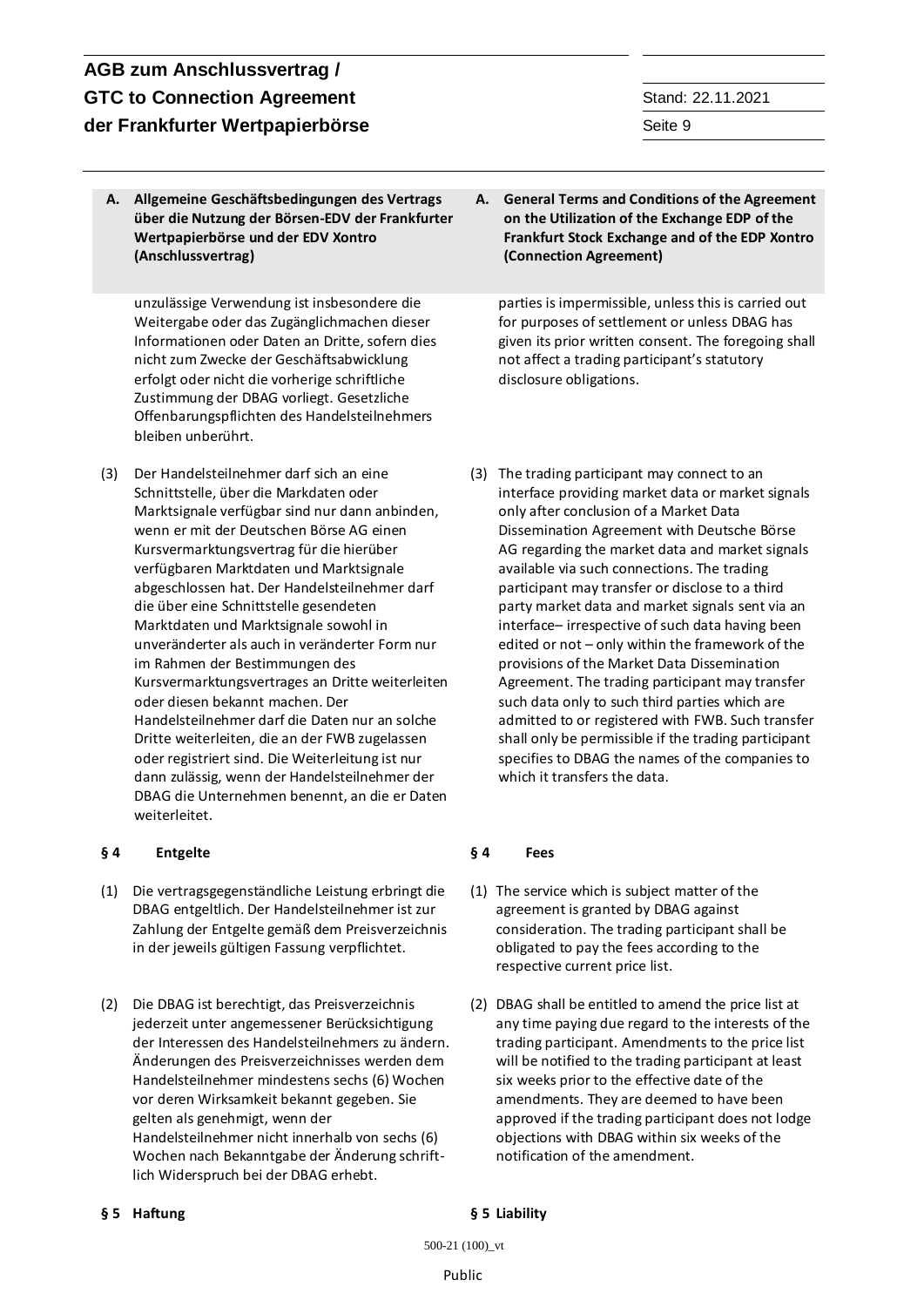- **A. Allgemeine Geschäftsbedingungen des Vertrags über die Nutzung der Börsen-EDV der Frankfurter Wertpapierbörse und der EDV Xontro (Anschlussvertrag)**
- (1) DBAG leistet Schadensersatz gleich aus welchem Rechtsgrund (z. B. Leistungsstörung, unerlaubte Handlung) - bei Verletzung von Pflichten aus dem Schuldverhältnis durch ihre Mitarbeiter oder der Personen, die sie zur Erfüllung ihrer Verpflichtungen hinzuzieht, nur im folgenden Umfang:
	- a) Bei Vorsatz und grober Fahrlässigkeit haftet DBAG in voller Höhe;
	- b) Bei einfacher Fahrlässigkeit ist die Haftung der DBAG ausgeschlossen, sofern nicht Schäden aus der der Verletzung von Leben, Körper oder Gesundheit oder Garantien betroffen sind oder Ansprüche nach dem Produkthaftungsgesetz berührt sind. Unberührt bleibt auch die Haftung der DBAG für die Verletzung von Pflichten, deren Erfüllung die ordnungsgemäße Durchführung des Anschlussvertrages überhaupt erst ermöglicht und auf deren Einhaltung die geschädigte Partei vertrauen darf. In diesem Fall haftet DBAG auf Ersatz des unmittelbaren Schadens, der typisch und vorhersehbar war;
	-
	- d) Soweit DBAG zum Ersatz vergeblicher Aufwendungen verpflichtet ist, gelten die Regeln unter lit. (a) und (b) entsprechend.
- (2) Der Einwand des Mitverschuldens bleibt unberührt.
- (3) Die DBAG haftet nicht für Schäden, die durch höhere Gewalt, Aufruhr, Kriegs- und Naturereignissen oder durch sonstige von ihr nicht zu vertretende Vorkommnisse (z. B. Streik, Aussperrung, Verfügungen von hoher Hand im Inoder Ausland) eintreten.

(1) Der Anschlussvertrag wird auf unbestimmte Zeit geschlossen. Die Parteien haben das Recht, den

- **A. General Terms and Conditions of the Agreement on the Utilization of the Exchange EDP of the Frankfurt Stock Exchange and of the EDP Xontro (Connection Agreement)**
- (1) DBAG shall pay damages irrespective on which legal ground (e.g. default or tort) – in case of violation of obligations arising from the contractual obligation by its employees or the persons who it commissions in order to fulfil its obligations – only within the following scope:
	- a) In the event of wilful intent and gross negligence, DBAG shall be fully liable;
	- b) In the event of simple negligence, DBAG shall not be liable unless the damage is resulting from an injury of life, body, health or guarantees, or unless claims under the Product Liability Act are concerned. Furthermore, the liability for the violation of duties – the fulfilment of such duties enabling the orderly implementation of the Connection Agreement in the first place, and on the adherence to which the injured party may rely – shall remain unaffected. In this case, DBAG shall be liable for the direct damage which is typical and was foreseeable.
- c) Im Übrigen haftet DBAG nicht. c) Beyond lit. (a) to (b), DBAG shall not be liable.
	- d) As far as DBAG is obliged to compensate frustrated expenses, the stipulations at lit. (a) and (b) shall apply mutatis mutandis.
	- (2) The objection of contributory negligence shall remain unaffected.
	- (3) DBAG shall not be liable for damages cause by force majeure, violence, riot, war and forces of nature or by other events it is not responsible for (e.g. strike, lockout, instructions of higher authority domestic or abroad).

### **§ 6 Laufzeit und Kündigung § 6 Duration of the Agreement and Termination**

(1) The Connection Agreement is concluded for an unlimited duration. The parties shall be entitled

### Public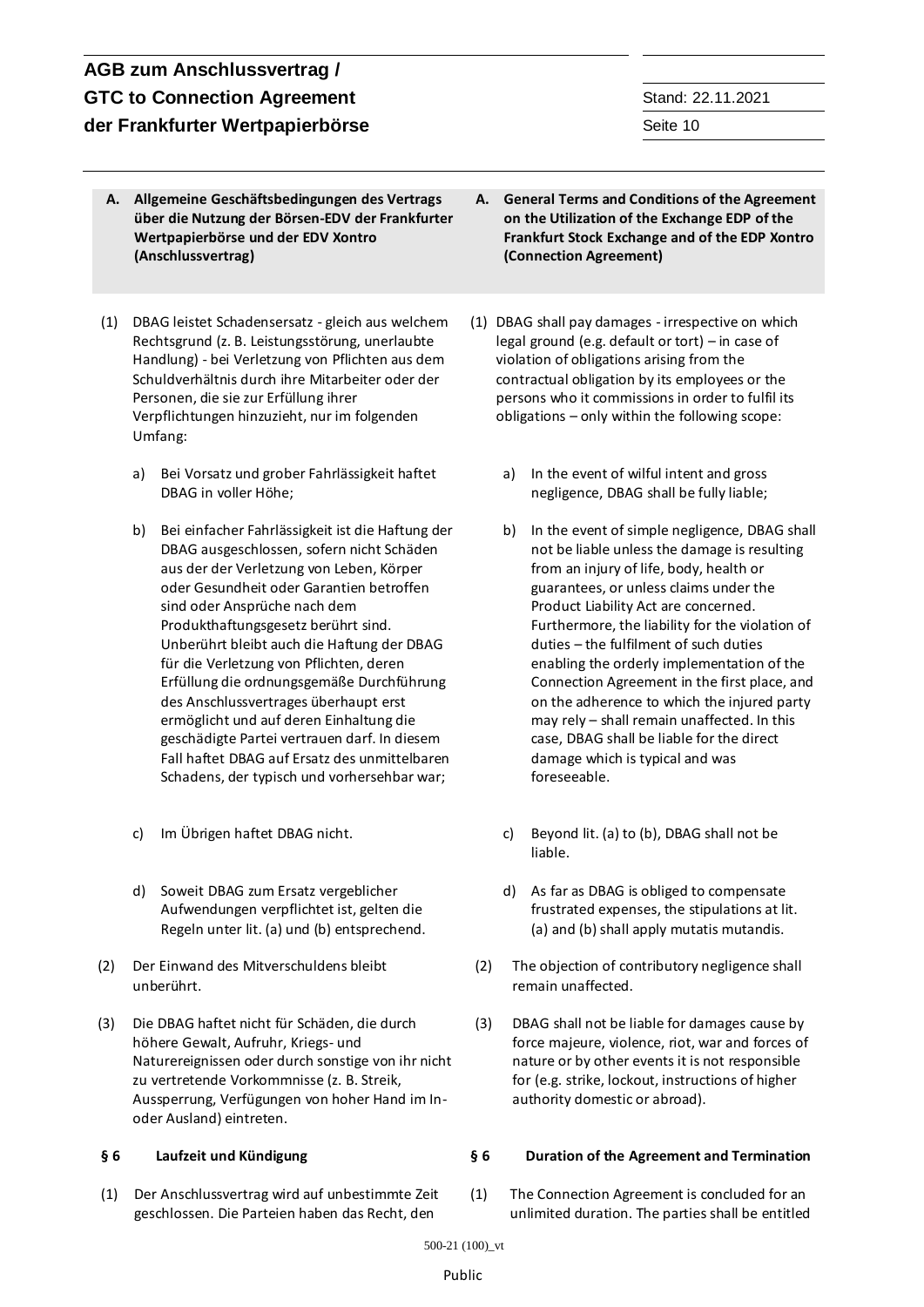**A. Allgemeine Geschäftsbedingungen des Vertrags über die Nutzung der Börsen-EDV der Frankfurter Wertpapierbörse und der EDV Xontro (Anschlussvertrag) A. General Terms and Conditions of the Agreement on the Utilization of the Exchange EDP of the Frankfurt Stock Exchange and of the EDP Xontro (Connection Agreement)** Anschlussvertrag mit einer Frist von einem Monat zum jeweiligen Monatsende zu kündigen. Der Vertrag endet automatisch, ohne dass es einer Kündigung bedarf, mit Erledigung, Rücknahme, Widerruf oder anderweitiger Beendigung der Zulassung des Handelsteilnehmers zum Börsenhandel an der FWB (auflösende Bedingung). to terminate the Connection Agreement with one month's notice to the end of a month. The Agreement shall terminate automatically without requiring a termination upon settlement, revocation, withdrawal or another type of termination of the trading participant's admission to exchange trading at FWB (condition subsequent). (2) Das Recht der Parteien zur fristlosen Kündigung aus wichtigem Grund bleibt unberührt. Ein wichtiger Grund der DBAG ist insbesondere dann gegeben, wenn der Handelsteilnehmer trotz schriftlicher Abmahnung (i) gegen wesentliche Verpflichtungen aus diesem Vertrag verstößt, oder (ii) seiner Pflicht zur Mitwirkung bzw. Duldung von Überprüfungen gemäß § 7 Abs. 2 dieses Vertrages nicht nachkommt. The right of the parties for termination without notice for material reason shall not be affected. A material reason for DBAG shall exist if the trading participant, notwithstanding a warning in writing, (i) violates material obligations under this Agreement ,or (ii) violates its obligation to cooperate with or tolerate audits pursuant to Section 7 paragraph 2 of these General Terms and Conditions. (3) Jede Kündigung bedarf der Schriftform. (3) Any termination of contract shall be made in writing. **§ 7 Anschluss im Ausland § 7 Connection abroad** (1) Nutzt der Handelsteilnehmer die Börsen-EDV außerhalb der Bundesrepublik Deutschland, ist er auf Verlangen der DBAG verpflichtet, einen von der DBAG akzeptierten Zustellungsbevollmächtigten mit Sitz in der Bundesrepublik Deutschland für die gesamte Laufzeit dieses Vertrags zu bestellen. Der Handelsteilnehmer hat der DBAG den Wechsel des Zustellungsbevollmächtigten unverzüglich schriftlich anzuzeigen. (1) If the trading participant uses the Exchange EDP outside the Federal Republic of Germany, it shall be obliged, at the request of DBAG, to mandate a person authorized to receive service, domiciled in Germany and accepted by DBAG, for the entire duration of this Agreement. The trading participant shall immediately notify DBAG in writing of any change to the person authorized to receive service. (2) Nutzt der Handelsteilnehmer die Börsen-EDV außerhalb der Bundesrepublik Deutschland, ist er verpflichtet, der DBAG oder deren Beauftragten jederzeit die Überprüfung der Einhaltung der Pflichten aus diesem Vertrag im betreffenden Ausland zu ermöglichen. Hierzu zählt insbesondere, der DBAG oder deren Beauftragten Zutritt zu den Räumlichkeiten des Handelsteilnehmers zu gewähren, erforderliche Unterlagen einzusehen, Mitarbeiter des Handelsteilnehmers zu befragen (2) If a trading participant uses the Exchange EDP outside the Federal Republic of Germany it shall be obliged to permit DBAG or its agents to check at any time that the contractual obligations are being adhered to in the foreign country concerned. This shall include in particular access to the premises of the trading participant, inspection of documents as necessary, questioning of employees of the trading participant, and adoption of all other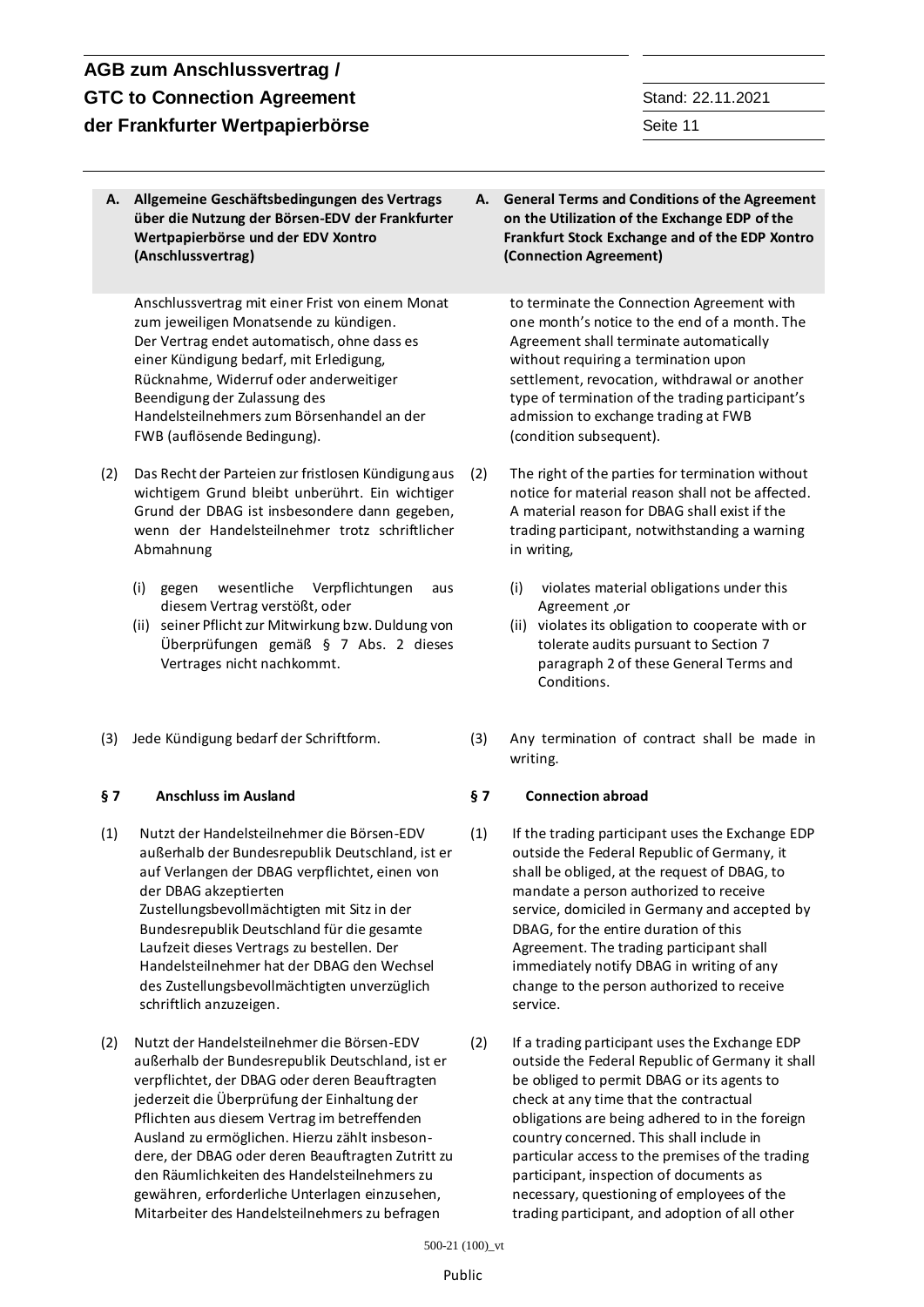**A. Allgemeine Geschäftsbedingungen des Vertrags über die Nutzung der Börsen-EDV der Frankfurter Wertpapierbörse und der EDV Xontro (Anschlussvertrag)**

sowie alle sonstigen zur sachgemäßen Überprüfungen erforderlichen Maßnahmen zu ergreifen.

Besteht der begründete Verdacht, dass der Handelsteilnehmer gegen seine Verpflichtungen aus diesem Vertrag verstößt, kann die DBAG auf seine Kosten eine neutrale Institution, insbesondere einen Wirtschaftsprüfer, mit der Prüfung nach Satz 1 beauftragen.

## **§ 8 Übertragung der Rechte und Pflichten aus diesem Vertrag**

Die DBAG ist berechtigt, den Vertrag mit allen Rechten und Pflichten auf ein verbundenes Unternehmen im Sinne der §§ 15 ff. Aktiengesetz zu übertragen oder abzutreten. Mit Übertragung oder Abtretung des Vertrags ist dann nur noch die übernehmende Gesellschaft aus dem Vertrag berechtigt und verpflichtet; die DBAG wird aus allen Verpflichtungen aus dem Vertrag entlassen. Macht sie hiervon Gebrauch, hat sie dies dem Handelsteilnehmer mit einer Frist von sechs (6) Wochen im Voraus schriftlich mitzuteilen.

Die DBAG ist berechtigt, die AGB jederzeit unter angemessener Berücksichtigung der Interessen des Handelsteilnehmers zu ändern. Änderungen der AGB werden dem Handelsteilnehmer sechs (6) Wochen vor deren Wirksamkeit bekannt gegeben. Sie gelten als genehmigt, wenn der Handelsteilnehmer nicht innerhalb von sechs (6) Wochen nach Bekanntgabe der Änderung schriftlich Widerspruch bei der DBAG erhebt. Auf diese Folge wird die DBAG bei der Bekanntgabe besonders hinweisen.

- 
- (2) Nicht personenbezogene Daten und Informationen, die der DBAG im Zusammenhang mit dem Abschluss und der Durchführung dieses Vertrages bekannt werden, können von mit der DBAG gemäß

**A. General Terms and Conditions of the Agreement on the Utilization of the Exchange EDP of the Frankfurt Stock Exchange and of the EDP Xontro (Connection Agreement)**

> measures needed in the context of necessary investigations.

If there are reasonable grounds for suspecting that a trading participant is violating its obligations under this Agreement, DBAG may instruct at the trading particpant's expense, a neutral party, notably an auditor, to conduct an audit pursuant to sentence 1.

## **§ 8 Transfer of rights and obligations under this Agreement**

DBAG shall be entitled to assign or transfer all rights and obligations under this Agreement to an affiliated company within the meaning of §§ 15 ff. of the German Stock Corporation Act. Upon assignment or transfer of the Agreement, only the assuming company shall be a party to the rights and obligations; DBAG shall be released from all obligations of the Agreement. In case DBAG intends to carry out such assignment, the trading participants shall be informed in advance with prior notification of six weeks.

## **§ 9 Änderungen § 9 Amendments**

DBAG is entitled to amend the General Terms and Conditions at any time paying due regard to the interests of the trading participant. Amendments to the General Terms and Conditions will be notified to trading participants six weeks prior to their effective date. They are deemed to have been approved if the trading participant does not lodge objections in writing with DBAG within six weeks of notification of the amendment. DBAG shall expressly point out this legal consequence to the trading participant upon notification.

### **§ 10 Vertraulichkeit / Datenschutz § 10 Confidentiality Requirement / Data Protection**

(1) Es gilt § 10 des Börsengesetz. (1)§ 10 of the Exchange Act applies.

(2) Companies affiliated with DBAG pursuant to Section 15 AktG (Aktiengesetz; German Stock Corporation Act) are entitled to record, process and use non-personal data and non-personal data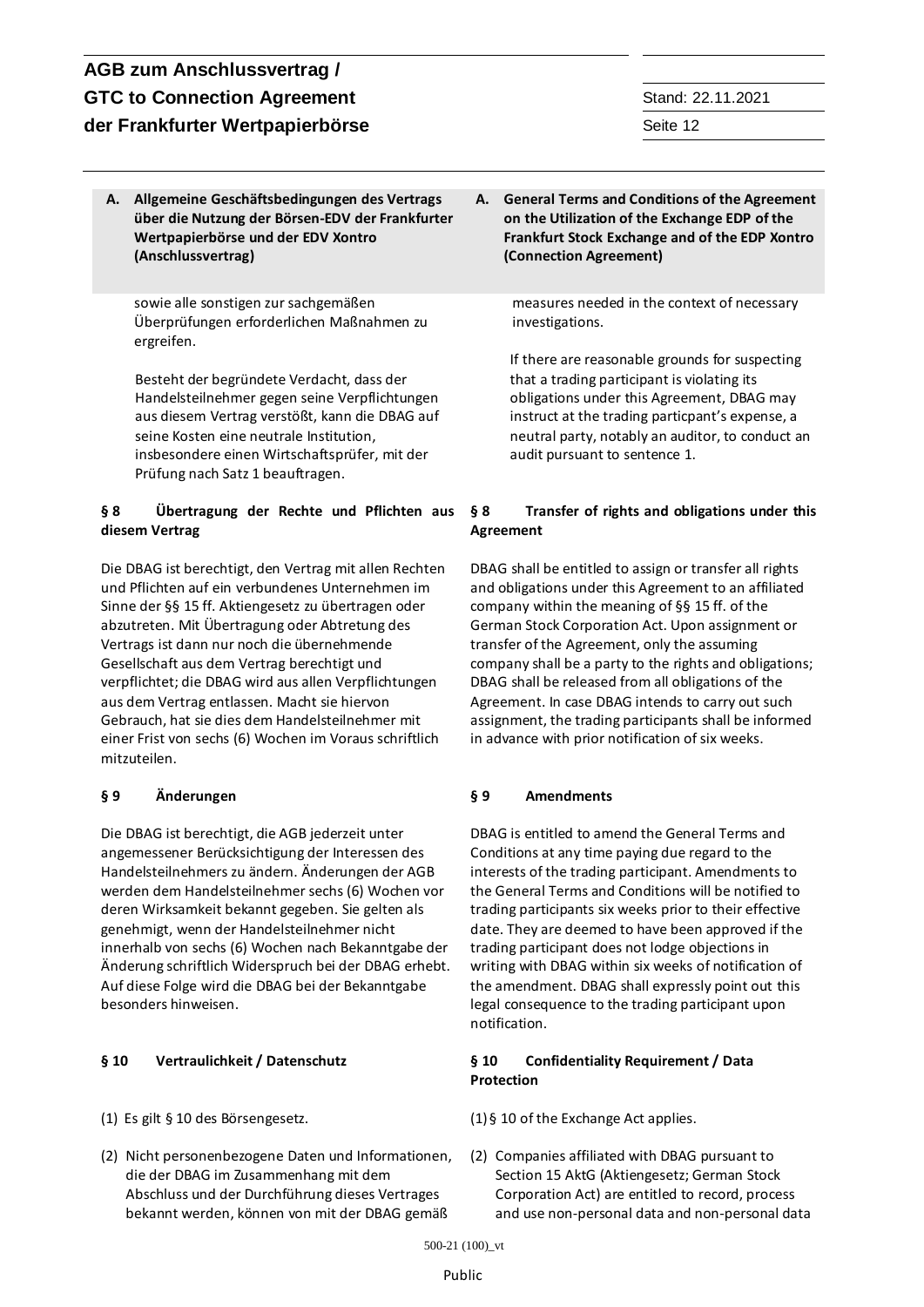**A. Allgemeine Geschäftsbedingungen des Vertrags über die Nutzung der Börsen-EDV der Frankfurter Wertpapierbörse und der EDV Xontro (Anschlussvertrag)**

§ 15 AktG verbundene Unternehmen erfasst, verarbeitet und genutzt werden, sofern dies nach § 10 BörsG zulässig ist.

Für die Verarbeitung von personenbezogenen Daten gelten die einschlägigen datenschutzrechtlichen Gesetze.

### **§ 11 Nutzung des T7 Entry Service zur Abwicklung außerbörslicher Geschäfte**

- (1) Die DBAG stellt den zur Nutzung von T7 berechtigten Handelsteilnehmern zusätzlich die Möglichkeit der Nutzung des T7 Entry Service zur Abwicklung außerbörslicher Geschäfte zur Verfügung.
- (2) Zur Nutzung des T7 Entry Service zur Abwicklung außerbörslicher Geschäfte sind die folgenden Geschäftsdaten zwingend einzugeben: Instrument, Preis, Volumen, Geschäftsdatum, Abwicklungsdatum, die Partei des außerbörslich abgeschlossenen Geschäfts, und das Teilnehmerkürzel des für den jeweiligen Handelsteilnehmer handelnden Börsenhändlers. Die DBAG übernimmt keine Verantwortung für die Richtigkeit und Vollständigkeit der eingegebenen Geschäftsdaten.

- (1) Die Eingabe der Geschäftsdaten gemäß § 11 Abs. 2 kann seitens eines Handelsteilnehmers, der Partei des außerbörslich abgeschlossenen Geschäfts ist, erfolgen ("eingebende Partei"). Die Eingabe muss von der anderen Partei des außerbörslich abgeschlossenen Geschäfts ("Gegenpartei") im T7 Entry Service zur Abwicklung außerbörslicher Geschäfte manuell bestätigt werden. Die Bestätigung kann automatisiert erfolgen, wenn die Teilnehmernummer der eingebenden Partei in der Autorisierungstabelle der Gegenpartei hinterlegt ist. Die automatisierte Bestätigung kann auf bestimmte Instrumentengruppen und auf einen maximalen Wert des außerbörslich abgeschlossenen Geschäfts beschränkt werden.
- 

(2) Die Eingabe, die nicht von der Gegenpartei bestätigt wurde, kann von der eingebenden Partei gelöscht

**A. General Terms and Conditions of the Agreement on the Utilization of the Exchange EDP of the Frankfurt Stock Exchange and of the EDP Xontro (Connection Agreement)**

related information that DBAG becomes aware of in connection with this agreement to the extent permissible according to § 10 of the Exchange Act.

For the processing of personal data the applicable data protection laws and regulations shall apply.

### **§ 11 Utilization of the T7 Entry Service to settle OTC transactions**

- (1) For trading participants admitted to using T7, DBAG additionally provides the possibility of using the T7 Entry Service to settle OTC transactions.
- (2) For the utilization of the T7 Entry Service to settle OTC transactions, it is mandatory to enter the following trade data: instrument, price, volume, trade date, settlement date, the party to the OTCconcluded transaction and the participant code of the exchange trader acting on behalf of the relevant trading participant. DBAG shall not be responsible for the correctness and completeness of the trade data entered.

### **§ 12 Eingabe durch die Geschäftsparteien § 12 Entry by the parties to the transaction**

- (1) The entry of the trade data pursuant to § 11 paragraph 2 can be made by a trading participant which is party to the OTC-concluded transaction ("Entering Party"). The entry must be confirmed manually by the other party to the OTC-concluded transaction ("Counterparty") using the T7 Entry Service to settle OTC transactions. Such confirmation may be given using an automated procedure provided that the participant number of the Entering Party is deposited in the authorization table of the Counterparty. The automated confirmation may be limited to certain instrument groups or a maximum value of the OTC-concluded transaction.
- (2) An entry that was not confirmed by the Counterparty may be deleted by the Entering